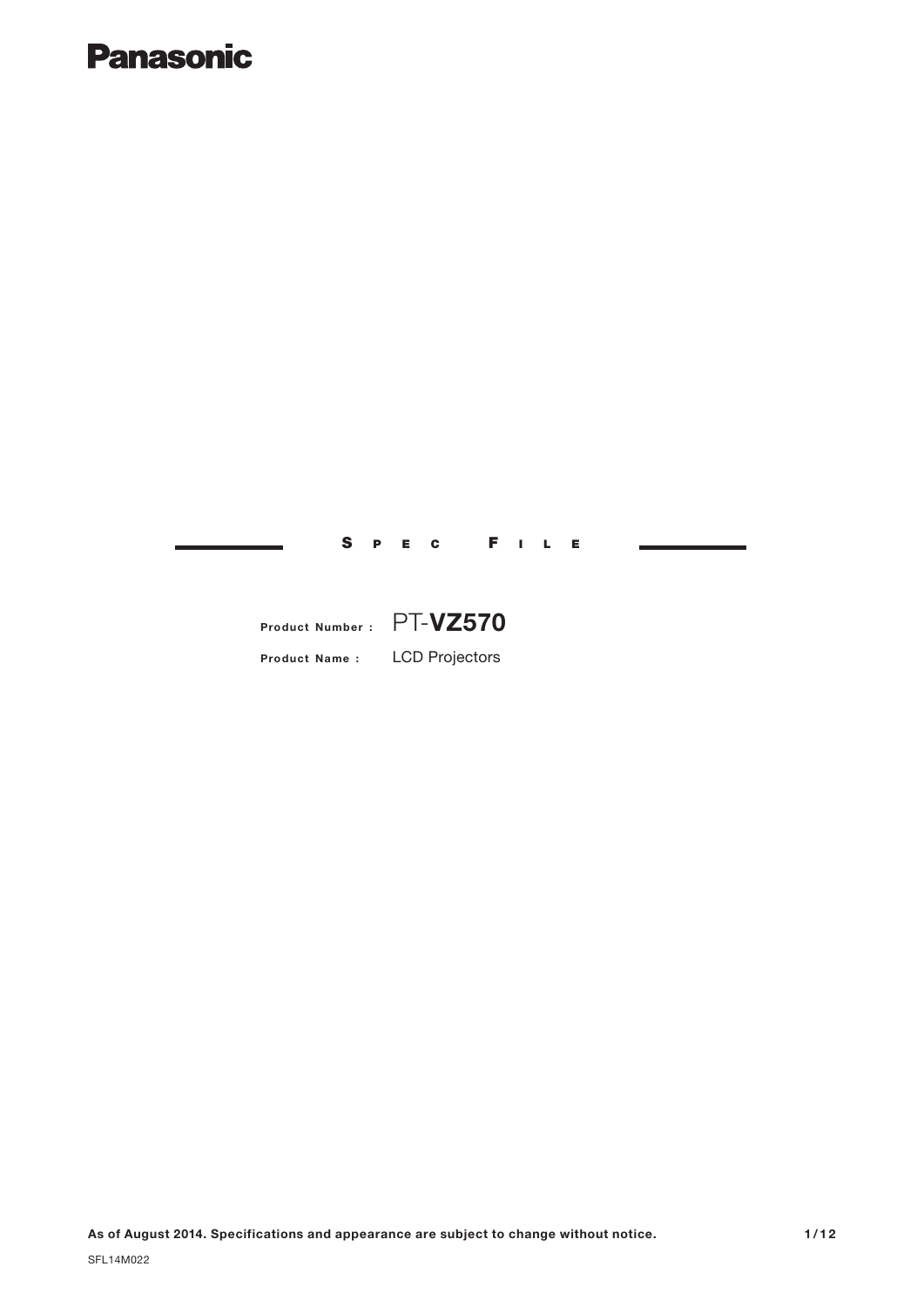## **Specifications**

| Main unit                                 |                |                                                                              |
|-------------------------------------------|----------------|------------------------------------------------------------------------------|
| Power supply                              |                | AC 120 V, 50/60 Hz (North America),                                          |
|                                           |                | AC 110 V, 60 Hz (Taiwan),                                                    |
|                                           |                | AC 100-240 V, 50/60 Hz (other countries)                                     |
| Power consumption                         |                | 372 W (North America),                                                       |
|                                           |                | 378 W (Taiwan),                                                              |
|                                           |                | 378 W (other countries)                                                      |
|                                           |                | 0.2 W when STANDBY MODE set to ECO <sup>*1</sup> (North America),            |
|                                           |                | 0.2 W when STANDBY MODE set to ECO*1(Taiwan),                                |
|                                           |                | 0.4 W when STANDBY MODE set to ECO*1(other countries)                        |
|                                           |                | 8 W when STANDBY MODE set to NORMAL                                          |
|                                           |                | (20 W at rated audio output.)                                                |
| LCD panel                                 | Panel size     | 16.3 mm (0.64 inches) diagonal (16:10 aspect ratio)                          |
|                                           | Display method | Transparent LCD panel $(x 3, R/G/B)$                                         |
|                                           | Drive method   | Active matrix method                                                         |
|                                           | Pixels         | 2,304,000 (1,920 $\times$ 1,200) $\times$ 3, total of 6,912,000 pixels       |
| Lens                                      |                | Manual zoom (1.6x), manual focus,                                            |
|                                           |                | F 1.60-2.12, f 15.30-24.64 mm                                                |
| Throw ratio                               |                | $1.1 - 1.8:1$                                                                |
| Lamp                                      |                | 270 W UHM lamp                                                               |
| Screen size                               |                | $0.76 - 7.62$ m (30-300 inches) diagonally, 16:10 aspect ratio               |
| Colors                                    |                | Full color (16,777,216 colors)                                               |
| Brightness*2                              |                | 4,800 lumens (ANSI)                                                          |
|                                           |                | (Input signals: PC, Lamp power: Normal, Picture mode: Dynamic)               |
| Center-to-corner uniformity* <sup>2</sup> |                | 85%                                                                          |
| Contrast* <sup>2</sup>                    |                | 1,0000:1 (full on/off, Input signals: PC, Lamp power: Normal,                |
|                                           |                | Picture mode: Dynamic, Iris: on)                                             |
| Resolution                                |                | WUXGA 1,920 $\times$ 1,200 pixels                                            |
| Scanning frequency                        | HDMI           | 480i (525i)*3, 576i (625i)*3, 480p (525p), 576p (625p), 720 (750)/60p,       |
|                                           |                | 720 (750)/50p, 1080 (1125)/60i, 1080 (1125)/50i, 1080 (1125)/25p,            |
|                                           |                | 1080 (1125)/24p, 1080 (1125)/24sF, 1080 (1125)/30p, 1080 (1125)/60p,         |
|                                           |                | 1080 (1125)/50p                                                              |
|                                           |                | VGA (640 $\times$ 480) – WUXGA (1,920 $\times$ 1,200), VESA CVT-RB compliant |
|                                           |                | dot clock: 25-162 MHz, HDCP compatible                                       |
|                                           | <b>RGB</b>     | fH: 15-91 kHz, fv: 24-100 Hz, dot clock: 162 MHz or lower                    |
|                                           | YPBPR (YCBCR)  | 480i (525i):<br>f <sub>H</sub> 15.73 kHz; fv 59.94 Hz,                       |
|                                           |                | 576i (625i):<br>f <sub>H</sub> 15.63 kHz; fv 50 Hz,                          |
|                                           |                | fH 31.47 kHz; fv 59.94 Hz,<br>480p (525p):                                   |
|                                           |                | 576p (625p):<br>f <sub>H</sub> 31.25 kHz; fv 50 Hz,                          |
|                                           |                | 720 (750)/60p:<br>f <sub>H</sub> 45.00 kHz; fv 60 Hz,                        |
|                                           |                | 720 (750)/50p:<br>fH 37.50 kHz; fv 50 Hz,                                    |
|                                           |                | f <sub>H</sub> 33.75 kHz; fv 60 Hz,<br>1080 (1125)/60i:                      |
|                                           |                | fH 28.13 kHz; fv 50 Hz,<br>1080 (1125)/50i:                                  |
|                                           |                | f <sub>H</sub> 28.13 kHz; fv 25 Hz,<br>1080 (1125)/25p:                      |
|                                           |                | fH 27.00 kHz; fv 24 Hz,<br>1080 (1125)/24p:                                  |
|                                           |                | 1080 (1125)/24sF: fH 27.00 kHz; fv 48 Hz,                                    |
|                                           |                | fH 33.75 kHz; fv 30 Hz,                                                      |
|                                           |                | 1080 (1125)/30p:                                                             |
|                                           |                | 1080 (1125)/60p:<br>f <sub>H</sub> 67.50 kHz; fv 60 Hz,                      |
|                                           |                | 1080 (1125)/50p:<br>fH 56.25 kHz; fv 50 Hz                                   |
|                                           | Video/S-Video  | fH: 15.73 kHz/15.63 kHz, fv: 59.94 Hz/50 Hz                                  |
|                                           |                | [NTSC/NTSC4.43/PAL/PAL60/PAL-N/PAL-M/SECAM]                                  |
| Optical axis shift                        |                | Vertical 0 - +44% from center of screen (manual), U/D ratio on top end: 17:1 |
| Keystone correction range                 |                | Vertical: maximum ±25° (auto/manual, input: WUXGA),                          |
|                                           |                | Horizontal: maximum ±30° (manual, input: WUXGA)                              |
| Installation                              |                | Ceiling/desk, front/rear                                                     |
| Built-in speaker                          | Size           | 4 cm (1-9/16 inches) (round) $\times$ 1                                      |
|                                           | Output power   | 10 W (monaural)                                                              |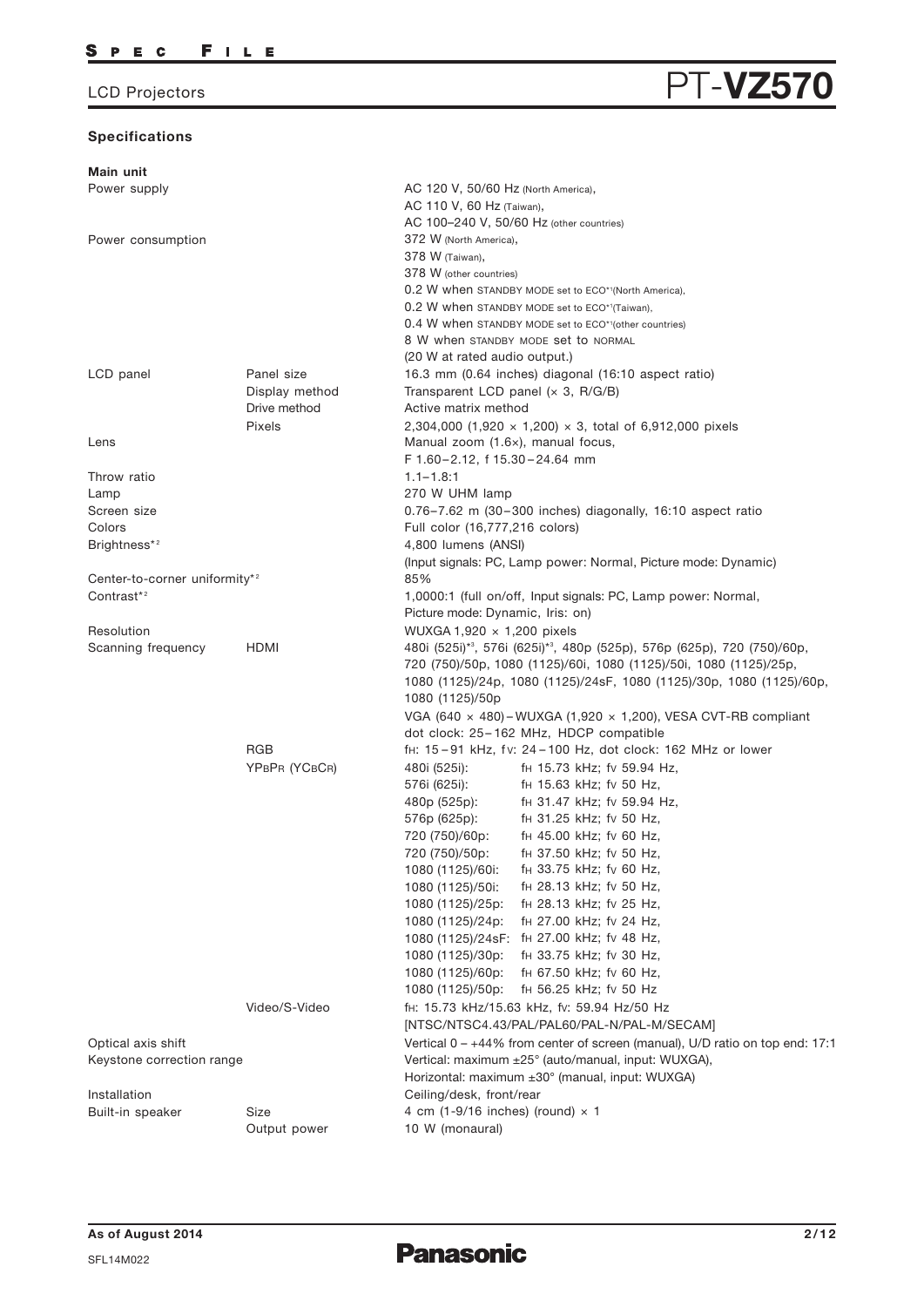## SPEC FILE

# LCD Projectors **PT-VZ570**

| <b>Terminals</b>                     | HDMI IN                 | HDMI 19-pin $\times$ 2, Deep Color, HDCP compatible<br>Audio signals: Linear PCM (Sampling frequency: 48 kHz/44.1 kHz/32 kHz)                                              |
|--------------------------------------|-------------------------|----------------------------------------------------------------------------------------------------------------------------------------------------------------------------|
|                                      | <b>COMPUTER 1 IN</b>    | D-sub HD 15-pin (female) $\times$ 1                                                                                                                                        |
|                                      | R, G, B                 | G: 0.7 Vp-p (1.0 Vp-p for sync on G), 75 ohms;                                                                                                                             |
|                                      |                         | B, R: 0.7 Vp-p, 75 ohms;                                                                                                                                                   |
|                                      |                         | HD/SYNC TTL high impedance, automatic positive/negative polarity compatible<br>VD TTL high impedance, automatic positive/negative polarity compatible                      |
|                                      | $Y$ , PB (CB), PR (CR)  | Y: 1.0 Vp-p (including sync signal);                                                                                                                                       |
|                                      |                         | PB (CB), PR (CR): 0.7 Vp-p, 75 ohms                                                                                                                                        |
|                                      | S-VIDEO                 | Y: 1.0 Vp-p, C: 0.286 Vp-p, 75 ohms                                                                                                                                        |
|                                      |                         | COMPUTER 2 IN / 1 OUT D-sub HD 15-pin (female) $\times$ 1, (input/output switching)                                                                                        |
|                                      | R, G, B                 | G: 0.7 Vp-p (1.0 Vp-p for sync on G), 75 ohms;                                                                                                                             |
|                                      |                         | B, R: 0.7 Vp-p, 75 ohms;                                                                                                                                                   |
|                                      |                         | HD/SYNC TTL high impedance, automatic positive/negative polarity compatible                                                                                                |
|                                      | $Y$ , PB (CB), PR (CR)  | VD TTL high impedance, automatic positive/negative polarity compatible<br>Y: 1.0 Vp-p (including sync signal);                                                             |
|                                      |                         | PB (CB), PR (CR): 0.7 Vp-p, 75 ohms                                                                                                                                        |
|                                      | <b>VIDEO IN</b>         | Pin jack $\times$ 1, 1.0 Vp-p, 75 ohms                                                                                                                                     |
|                                      | AUDIO IN 1              | M3 (L, R) $\times$ 1, 0.5 Vrms, input impedance: 22 kilohms or more                                                                                                        |
|                                      | AUDIO IN 2 / MIC IN     | M3 (L, R) $\times$ 1, 0.5 Vrms, input impedance: 22 kilohms or more                                                                                                        |
|                                      | AUDIO IN 3              | Pin jack $(L, R) \times 1$ , 0.5 Vrms, input impedance: 22 kilohms or more                                                                                                 |
|                                      | AUDIO OUT               | M3 (L, R) $\times$ 1 (monitor out, stereo)                                                                                                                                 |
|                                      |                         | 0-2.0 Vrms, variable, output impedance: 22 kilohms or less                                                                                                                 |
|                                      | <b>SERIAL IN</b><br>LAN | D-sub 9-pin (female) $\times$ 1, for external control (RS-232C compliant)<br>$RJ-45 \times 1$ , for network connection, 100BASE-TX / 10BASE-TX,<br>compliant with PJLink™) |
|                                      |                         |                                                                                                                                                                            |
| Power cord length                    |                         | 2.0 $m*$ (6 ft 7 in)                                                                                                                                                       |
|                                      |                         | *PT-VZ570D(for India): 3.0 m (9 ft 10 in)                                                                                                                                  |
| Cabinet materials                    |                         | Molded plastic                                                                                                                                                             |
| Dimensions (W $\times$ H $\times$ D) |                         | 389 x 125*4 x 332*5 mm                                                                                                                                                     |
|                                      |                         | $(15-5/16 \times 4-29/32^{*4} \times 13-1/16^{*5}$ inches)                                                                                                                 |
| Weight <sup>*6</sup>                 |                         | Approx. 4.8 kg (10.6 lbs)                                                                                                                                                  |
| Operation noise* <sup>2</sup>        |                         | 37 dB (LAMP POWER: NORMAL), 29 dB (LAMP POWER: ECO)                                                                                                                        |
| Operating temperature                |                         | 0–40 °C (32–104 °F) (altitude: less than 1200 m)                                                                                                                           |
|                                      |                         | 0-30 °C (32-86 °F) (altitude: 1,200 m-2,700 m)                                                                                                                             |
|                                      |                         | * When the ambient operating temperature is $35-40$ °C (95-104 °F),<br>[Lamp Power] will switch automatically to [Eco mode].                                               |
| Operating humidity                   |                         | 20%-80% (no condensation)                                                                                                                                                  |
| Remote control unit                  |                         |                                                                                                                                                                            |
| Power supply                         |                         | 3 V DC (R03/LR03/AAA type battery x 2)                                                                                                                                     |
| Operation range*7                    |                         | Approx. 7 m (23 ft) when operated from directly in front of the<br>signal receptor                                                                                         |
| Dimensions (W $\times$ H $\times$ D) |                         | $44 \times 105 \times 20.5$ mm (1-23/32 $\times$ 4-1/8 $\times$ 13/16 inches)                                                                                              |
| Weight                               |                         | Approx. 63 g (2.2 oz) (including batteries)                                                                                                                                |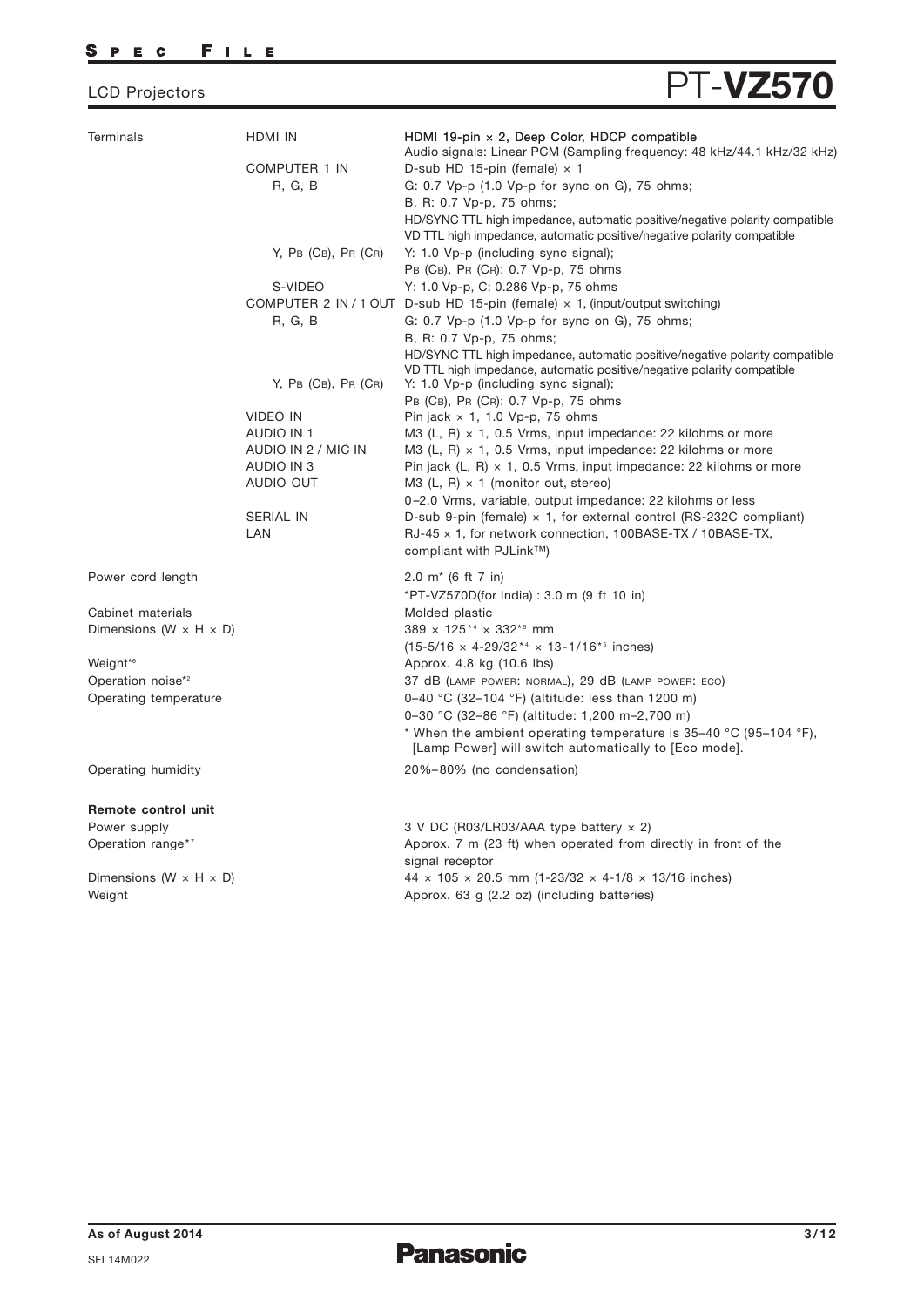### **Supplied accessories**



Wireless remote control unit  $(x 1)$ Software CD-ROM (Operating instructions, Multi Projector Monitoring and Control Software, Logo Transfer Software) (x 1) Batteries for remote control (R03/LR03/AAA typex 2) Computer cable  $(1.8 \text{ m}) (x 1)$ Lens cap (x 1) Power cord  $(2 \text{ m}^*)$   $(x 1)$ \*PT-VZ570D(for India) : 3.0 m

## **Optional accessories**

Replacement lamp unit Replacement filter unit Ceiling mount bracket Ceiling mount bracket Projector Mount Bracket Early Warning Software D-SUB - S Video conversion cable ET-LAV400 ET-RFV400 ET-PKL100H (for high ceilings) ET-PKL100S (for low ceilings) ET-PKV400B ET-SWA100 ET-ADSV

**Weights and dimensions shown are approximate. Specifications subject to change without notice.**

- **\*1 When the Standby mode is set to Eco, network functions such as power on over the LAN network will not operate. Also, only certain commands can be received for external control using the serial terminal.**
- **\*2 Measurement, measuring conditions, and method of notation all comply with ISO 21118 international standards.**
- **\*3 Only compatible with dot clock frequency of 27 MHz (pixel repetition signal)**
- **\*4 With legs at shortest position.**
- **\*5 Include protruding parts.**
- **\*6 Average value. May differ depending on models.**
- **\*7 Operation range differs depending on environments.**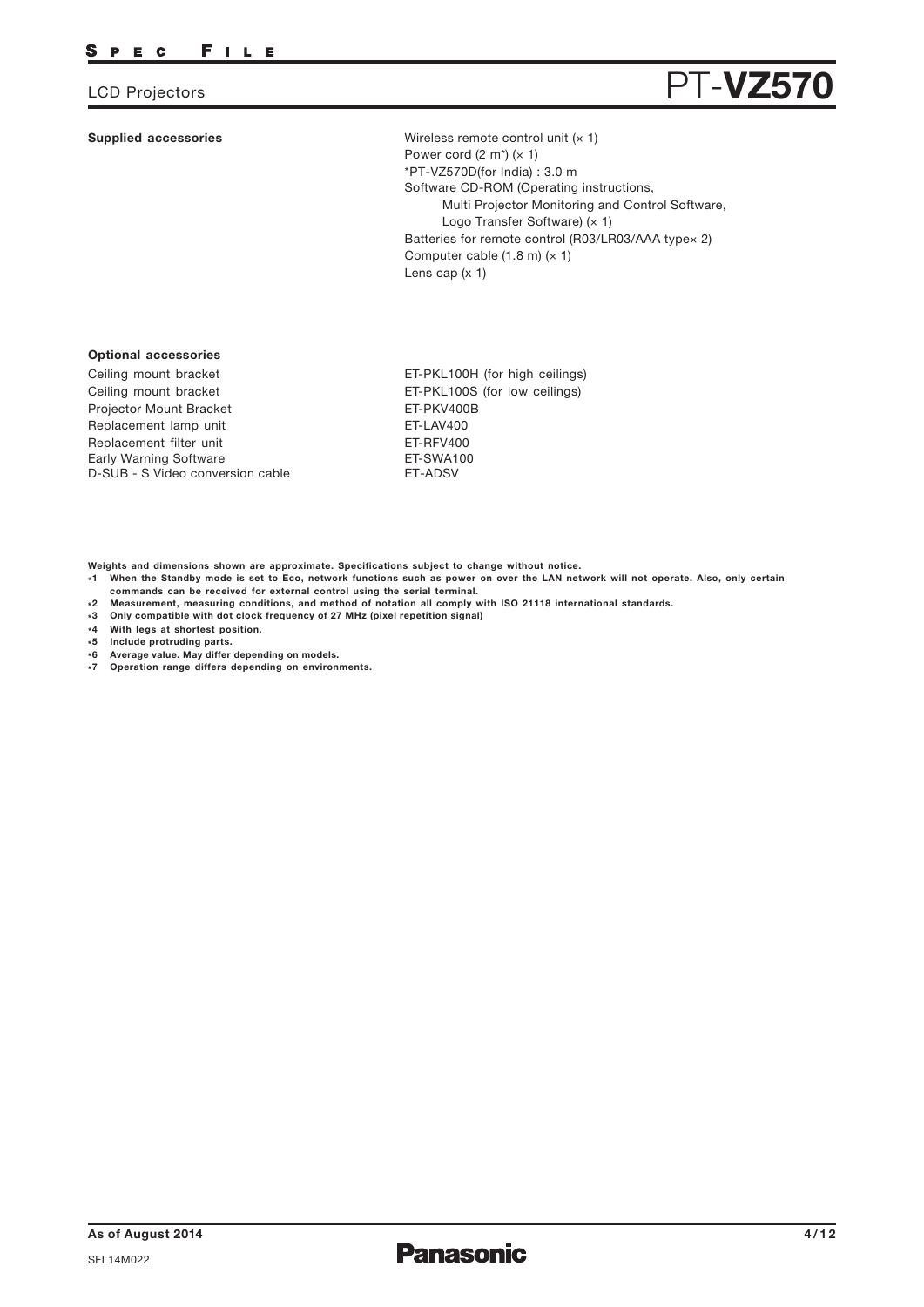### FILE S P E C

## **Dimensions**



**unit : mm (inch) NOTE: This illustration is not drawn to scale.**



## **Terminals**



- 1 Computer 1 input
- 2 Computer 2 input / computer 1 output
- 3 HDMI input
- 4 LAN connector
- 5 Serial input
- 6 Video input
- 7 Audio input 3
- 8 Audio input 1
- 9 Audio input 2
- 10 Audio output

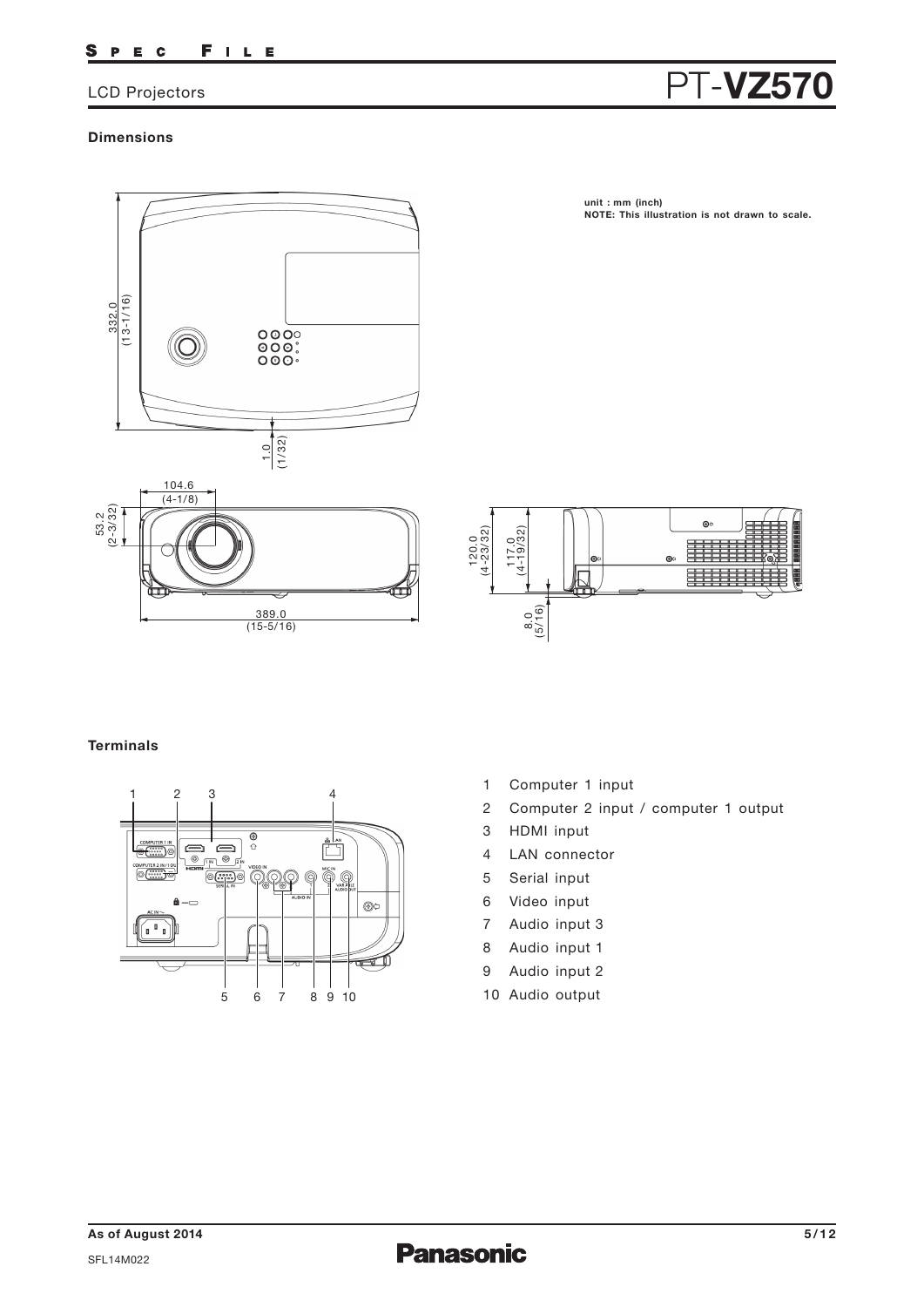## **Standard setting-up position**



## **NOTE:**

**Illustrations show the projector installed using optional ceiling mount bracket ET-PKL400H and projector mount bracket ET-PKV400B. This illustration is not drawn to scale.**

**unit : mm (inch)**

## **Caution:**

- All construction work should be done by a qualified technician.
- When mounting to the ceiling, use the special mounting bracket. To prevent the projector from dropping, attach the wire that is included with the projector between the mounting bracket and the ceiling.

## **Projection distance for 16:10 aspect ratio screen**

|                          |            |                         | unit: meters (feet)            |
|--------------------------|------------|-------------------------|--------------------------------|
| Projection size          |            | Projection distance [L] | Height from the edge of screen |
| [diagonal]               | Min [wide] | Max [telephoto]         | to center of lens [H]          |
| 30 <sup>''</sup>         | (2.2)      | (3.7)                   | $0.02 - 0.20$                  |
| $0.76$ m $/$             | 0.7        | 1.1                     | $(0.07 - 0.66)$                |
| 40 <sup>''</sup>         | (3.0)      | 1.5                     | $0.03 - 0.27$                  |
| 1.02 m $/$               | 0.9        | (4.9)                   | $(0.10 - 0.88)$                |
| $50^{\circ}$             | (3.8)      | 1.9                     | $(0.12 - 1.11)$                |
| 1.27 m $/$               | 1.2        | (6.2)                   | $0.04 - 0.34$                  |
| 1.52 m $/$               | (4.6)      | 2.3                     | $0.05 - 0.40$                  |
| $60^{\prime\prime}$      | 1.4        | (7.5)                   | $(0.15 - 1.33)$                |
| 70"                      | 1.6        | (8.7)                   | $0.05 - 0.47$                  |
| 1.78 m $/$               | (5.4)      | 2.7                     | $(0.17 - 1.55)$                |
| $80^{\circ}$             | 1.9        | (10.0)                  | $(0.20 - 1.77)$                |
| $2.03 \text{ m}$ /       | (6.2)      | 3.0                     | $0.06 - 0.54$                  |
| $90^{\circ}$             | (6.9)      | (11.2)                  | $(0.22 - 1.99)$                |
| $2.29 \text{ m}$ /       | 2.1        | 3.4                     | $0.07 - 0.61$                  |
| $2.54 \text{ m} / 100$ " | (7.7)      | (12.5)                  | $0.08 - 0.67$                  |
|                          | 2.4        | 3.8                     | $(0.25 - 2.21)$                |
| $3.05$ m / 120"          | 2.8        | (15.0)                  | $0.09 - 0.81$                  |
|                          | (9.3)      | 4.6                     | $(0.30 - 2.65)$                |
| $3.81 \text{ m} / 150$ " | (11.6)     | (18.8)                  | $0.11 - 1.01$                  |
|                          | 3.5        | 5.7                     | $(0.37 - 3.31)$                |
| $5.08 \text{ m} / 200$ " | (15.5)     | (25.1)                  | $0.15 - 1.35$                  |
|                          | 4.7        | 7.6                     | $(0.49 - 4.42)$                |
| 6.35 m $/250$ "          | (19.4)     | 9.6                     | $0.19 - 1.68$                  |
|                          | 5.9        | (31.4)                  | $(0.61 - 5.52)$                |
| $7.62 \text{ m} / 300$ " | (23.3)     | 11.5                    | $0.22 - 2.02$                  |
|                          | 7.1        | (37.7)                  | $(0.73 - 6.62)$                |
|                          |            |                         |                                |

**NOTE:**

**• The value for L (distance to screen) varies slightly depending on the zoom lens characteristics.**

**• At the shortest projection distance, the zoom lens characteristics may cause slight image distortion.**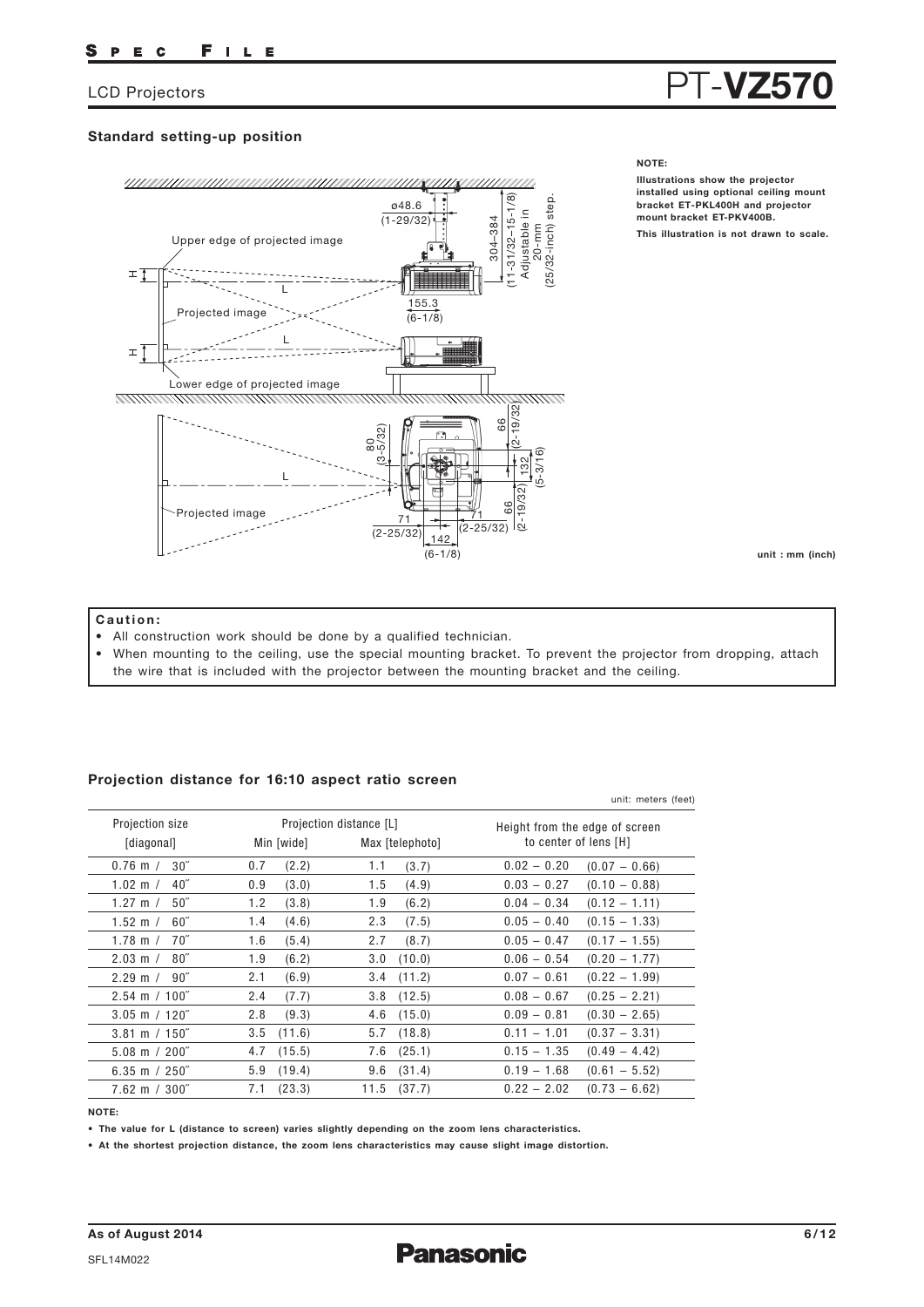## **Projection distance for 16:9 aspect ratio screen** unit: meters (feet)

| Projection size             |            | Projection distance [L] | Height from the edge of screen |
|-----------------------------|------------|-------------------------|--------------------------------|
| [diagonal]                  | Min [wide] | Max [telephoto]         | to center of lens [H]          |
| $30^{\circ}$                | (2.3)      | (3.8)                   | $0.00 - 0.19$                  |
| $0.76$ m $/$                | 0.7        | 1.2                     | $(0.01 - 0.61)$                |
| 40 <sup>''</sup>            | 1.0        | 1.5                     | $0.00 - 0.25$                  |
| $1.02 \text{ m}$ /          | (3.1)      | (5.1)                   | $(0.01 - 0.82)$                |
| $50^{\circ}$                | 1.2        | (6.4)                   | $0.00 - 0.31$                  |
| 1.27 m $/$                  | (3.9)      | 1.9                     | $(0.01 - 1.02)$                |
| $60^{\circ}$                | (4.7)      | 2.3                     | $0.01 - 0.37$                  |
| 1.52 m $/$                  | 1.4        | (7.7)                   | $(0.02 - 1.23)$                |
| $70^{\circ}$                | 1.7        | (8.9)                   | $(0.02 - 1.43)$                |
| 1.78 m $/$                  | (5.5)      | 2.7                     | $0.01 - 0.44$                  |
| $80^{\circ}$                | 1.9        | (10.2)                  | $0.01 - 0.50$                  |
| $2.03 \text{ m}$ /          | (6.3)      | 3.1                     | $(0.02 - 1.63)$                |
| $90^{\prime\prime}$         | (7.1)      | (11.5)                  | $0.01 - 0.56$                  |
| $2.29 \text{ m}$ /          | 2.2        | 3.5                     | $(0.02 - 1.84)$                |
| $2.54 \text{ m} / 100$ "    | (7.9)      | (12.8)                  | $(0.03 - 2.04)$                |
|                             | 2.4        | 3.9                     | $0.01 - 0.62$                  |
| $3.05 \text{ m} / 120$ "    | 2.9        | (15.4)                  | $0.01 - 0.75$                  |
|                             | (9.6)      | 4.7                     | $(0.03 - 2.45)$                |
| $3.81 \text{ m} / 150$ "    | (12.0)     | (19.3)                  | $0.01 - 0.93$                  |
|                             | 3.6        | 5.9                     | $(0.04 - 3.06)$                |
| $5.08 \text{ m} / 200$ "    | 4.9        | (25.7)                  | $0.02 - 1.25$                  |
|                             | (16.0)     | 7.8                     | $(0.05 - 4.08)$                |
| 6.35 m $/$ 250 <sup>"</sup> | (20.0)     | (32.2)                  | $(0.06 - 5.11)$                |
|                             | 6.1        | 9.8                     | $0.02 - 1.56$                  |
| $7.62 \text{ m} / 300$ "    | (24.0)     | (38.7)                  | $(0.08 - 6.13)$                |
|                             | 7.3        | 11.8                    | $0.02 - 1.87$                  |

**NOTE:**

**• The value for L (distance to screen) varies slightly depending on the zoom lens characteristics.**

**• At the shortest projection distance, the zoom lens characteristics may cause slight image distortion.**

## **Projection distance for 4:3 aspect ratio screen** unit: meters (feet)

| Projection size          |               | Projection distance [L] | Height from the edge of screen   |
|--------------------------|---------------|-------------------------|----------------------------------|
| [diagonal]               | Min [wide]    | Max [telephoto]         | to center of lens [H]            |
| $30^{\circ}$             | 0.8           | 1.3                     | $0.03 - 0.23$                    |
| $0.76$ m $/$             | (2.6)         | (4.2)                   | $(0.08 - 0.75)$                  |
| $1.02 \, \text{m}$ /     | (3.4)         | 1.7                     | $0.03 - 0.31$                    |
| $40^{\prime\prime}$      | 1.0           | (5.6)                   | $(0.11 - 1.00)$                  |
| 50''                     | (4.3)         | 2.1                     | $0.04 - 0.38$                    |
| 1.27 m $/$               | 1.3           | (7.0)                   | $(0.14 - 1.25)$                  |
| $1.52 \; m /$            | 1.6           | (8.4)                   | $0.05 - 0.46$                    |
| $60^{\circ}$             | (5.2)         | 2.6                     | $(0.17 - 1.50)$                  |
| 1.78 m $/$               | 1.9           | (9.9)                   | $0.06 - 0.53$                    |
| 70″                      | (6.1)         | 3.0                     | $(0.19 - 1.75)$                  |
| $2.03 \text{ m}$ /       | 2.1           | (11.3)                  | $0.07 - 0.61$                    |
| $80^{\circ}$             | (7.0)         | 3.4                     | $(0.22 - 2.00)$                  |
| 90"                      | 2.4           | (12.7)                  | $0.08 - 0.69$                    |
| $2.29 \text{ m}$ /       | (7.8)         | 3.9                     | $(0.25 - 2.25)$                  |
| $2.54 \text{ m} / 100$ " | 2.7<br>(8.7)  | $4.3$ $(14.1)$          | $0.09 - 0.76$<br>$(0.28 - 2.50)$ |
| $3.05 \text{ m}$ / 120"  | (10.5)        | (17.0)                  | $0.10 - 0.91$                    |
|                          | 3.2           | 5.2                     | $(0.33 - 3.00)$                  |
| $3.81 \text{ m} / 150$ " | (13.1)        | (21.3)                  | $0.13 - 1.14$                    |
|                          | 4.0           | 6.5                     | $(0.42 - 3.75)$                  |
| $5.08 \text{ m} / 200$ " | (17.6)        | 8.6                     | $0.17 - 1.52$                    |
|                          | 5.4           | (28.4)                  | $(0.55 - 5.00)$                  |
| 6.35 m $/250$ "          | (22.0)        | (35.5)                  | $0.21 - 1.91$                    |
|                          | 6.7           | 10.8                    | $(0.70 - 6.25)$                  |
| $7.62 \text{ m} / 300$ " | (26.4)<br>8.0 | 13.0 (42.6)             | $(0.83 - 7.50)$<br>$0.25 - 2.29$ |

**NOTE:**

**• The value for L (distance to screen) varies slightly depending on the zoom lens characteristics.**

**• At the shortest projection distance, the zoom lens characteristics may cause slight image distortion.**

### **Calculation of the projection distance**

For a screen size different from the above, use the equation below to calculate the projection distance.

Aspect ratio 16:10 minimum L  $(m)$  = (diagonal screen size in inches)  $\times$  0.0238 - 0.0294 maximum L  $(m)$  = (diagonal screen size in inches)  $\times$  0.0384 - 0.0319 Aspect ratio 16:9 minimum L  $(m)$  = (diagonal screen size in inches)  $\times$  0.0245 - 0.0294 maximum L  $(m)$  = (diagonal screen size in inches)  $\times$  0.0394 – 0.0319 Aspect ratio 4:3 minimum L  $(m)$  = (diagonal screen size in inches)  $\times$  0.0269 - 0.0294 maximum L  $(m)$  = (diagonal screen size in inches)  $\times$  0.0434 – 0.0319

**NOTE:** 

**Distances calculated with the above equations will include a slight error.**

**As of August 2014 7/12**

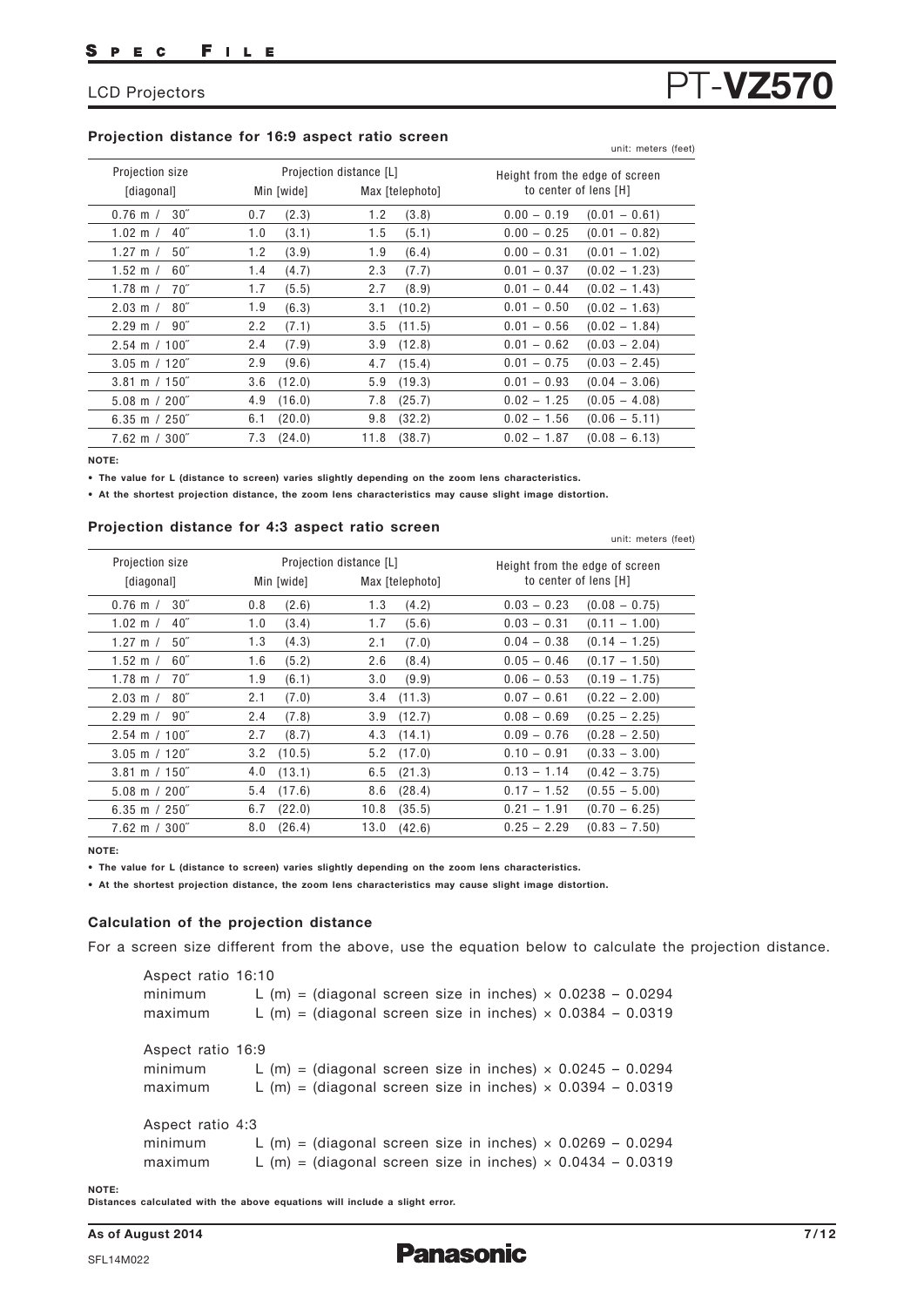### FILE S P E C

## **Shift range**

Optical axis shift function allows to shift the position of a projected image as shown below.

## **• Floor mount**



**• Ceiling mount**

## **Installable angle**

Install the projector at an angle within the range shown below.

## **• Vertical direction**

The projector may be installed at a vertical

## **• Horizontal direction**

The projector may be installed at a horizontal



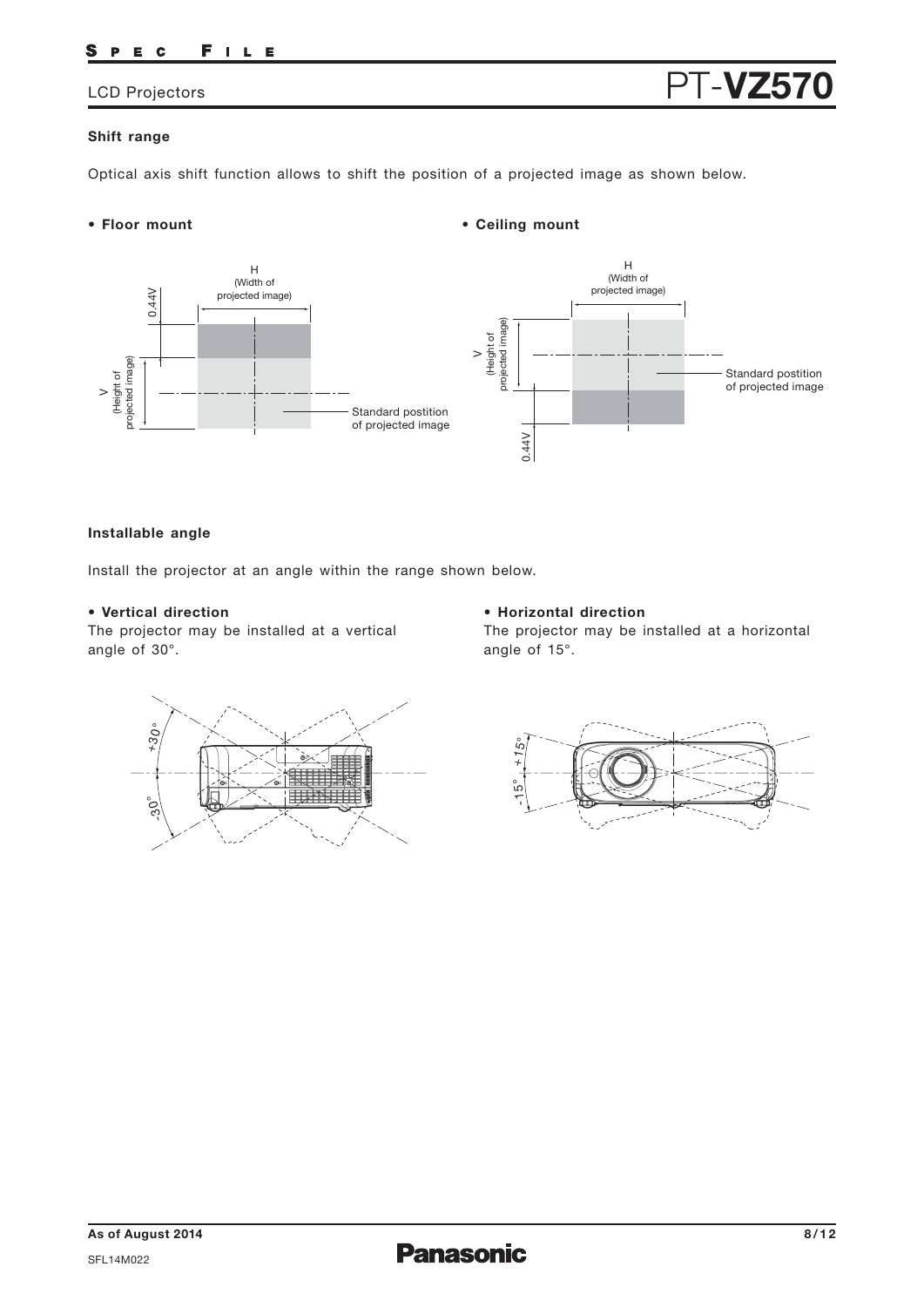## **List of compatible signals**

The signals that can be input to this projector are shown in the table below. Horizontal scanning frequencies of 15 kHz to 91 kHz, vertical scanning frequencies of 24 Hz to 100 Hz, and a dot clock of 162 MHz maximum can be input.

NOTE: The native resolution of this projector is 1,920 x 1200 pixels. If the display resolution of the input signal is different from the<br>native resolution, image compression or expansion will be used to convert the input

| Display mode              | Display                         |            | Scanning frequency |                          | Format         |
|---------------------------|---------------------------------|------------|--------------------|--------------------------|----------------|
|                           | resolution<br>$(dots)^{*1}$     | н<br>(kHz) | (kHz)              | frequency<br>(MHz)       |                |
| NTSC/NTSC4.43/PAL-M/PAL60 | 720 x 480i                      | 15.7       | 59.9               | $\overline{a}$           | <b>VIDEO</b>   |
| PAL/PAL-N/SECAM           | 720 x 576i                      | 15.6       | 50.0               | $\overline{\phantom{0}}$ |                |
| 525i (480i)               | 720 x 480                       | 15.7       | 59.9               | 13.5                     | RGB/YCBCR      |
| 625i (576i)               | 720 x 576i                      | 15.6       | 50.0               | 13.5                     |                |
| 525i (480i)               | 720 (1440) x 480i* <sup>2</sup> | 15.7       | 59.9               | 27.0                     | <b>HDMI</b>    |
| 625i (576i)               | 720 (1440) x 576i* <sup>2</sup> | 15.6       | 50.0               | 27.0                     |                |
| 525p (480p)               | 720 x 483                       | 31.5       | 59.9               | 27.0                     | RGB/YPBPR/HDMI |
| 625p (576p)               | 720 x 576                       | 31.3       | 50.0               | 27.0                     |                |
| 750 (720)/60p             | 1280 x 720                      | 45.0       | 60.0               | 74.3                     |                |
| 750 (720)/50p             |                                 | 37.5       | 50.0               | 74.3                     |                |
| 1125 (1080)/60i*3         | 1920 x 1080i                    | 33.8       | 60.0               | 74.3                     |                |
| 1125 (1080)/50i           |                                 | 28.1       | 50.0               | 74.3                     |                |
| 1125 (1080)/24p           | 1920 x 1080                     | 27.0       | 24.0               | 74.3                     |                |
| 1125 (1080)/24sF          | 1920 x 1080i                    | 27.0       | 48.0               | 74.3                     |                |
| 1125 (1080)/25p           | 1920 x 1080                     | 28.1       | 25.0               | 74.3                     |                |
| 1125 (1080)/30p           |                                 | 33.8       | 30.0               | 74.3                     |                |
| 1125 (1080)/60p           |                                 | 67.5       | 60.0               | 148.5                    |                |
| 1125 (1080)/50p           |                                 | 56.3       | 50.0               | 148.5                    |                |
| 640 x 400                 | 640 x 400                       | 31.5       | 70.1               | 25.2                     | RGB/HDMI       |
|                           |                                 | 37.9       | 85.1               | 31.5                     |                |
| <b>VGA</b>                | 640 x 480                       | 31.5       | 59.9               | 25.2                     |                |
|                           |                                 | 35.0       | 66.7               | 30.2                     |                |
|                           |                                 | 37.9       | 72.8               | 31.5                     |                |
|                           |                                 | 37.5       | 75.0               | 31.5                     |                |
|                           |                                 | 43.3       | 85.0               | 36.0                     |                |
| <b>SVGA</b>               | 800 x 600                       | 35.2       | 56.3               | 36.0                     |                |
|                           |                                 | 37.9       | 60.3               | 40.0                     |                |
|                           |                                 | 48.1       | 72.2               | 50.0                     |                |
|                           |                                 | 46.9       | 75.0               | 49.5                     |                |
|                           |                                 | 53.7       | 85.1               | 56.3                     |                |
| MAC16                     | 832 x 624                       | 49.7       | 74.6               | 57.3                     |                |
| <b>XGA</b>                | 1024 x 768                      | 39.6       | 50.0               | 51.9                     |                |
|                           |                                 | 48.4       | 60.0               | 65.0                     |                |
|                           |                                 | 56.5       | 70.1               | 75.0                     |                |
|                           |                                 | 60.0       | 75.0               | 78.8                     |                |
|                           |                                 | 65.5       | 81.6               | 86.0                     |                |
|                           |                                 | 68.7       | 85.0               | 94.5                     |                |
|                           |                                 | 81.4       | 100.0              | 113.3                    |                |
| 1152 x 864                | 1152 x 864                      | 53.7       |                    |                          |                |
|                           |                                 |            | 60.0               | 81.6                     |                |
|                           |                                 | 67.5       | 74.9               | 108.0                    |                |
|                           |                                 | 77.1       | 85.0               | 119.7                    |                |
| MAC21                     | 1152 x 870                      | 68.7       | 75.1               | 100.0                    |                |
| 1280 x 720                | 1280 x 720                      | 37.1       | 50.0               | 60.5                     |                |
|                           |                                 | 44.8       | 60.0               | 74.5                     |                |

**\*1 The "i" appearing after the resolution indicates an interlaced signal. \*2 Only compatible with dot clock frequency of 27 MHz (pixel repetition signal)**

**\*3 When a 1125 (1035)/60i signal was input, it is displayed as a 1125 (1080)/60i signal.**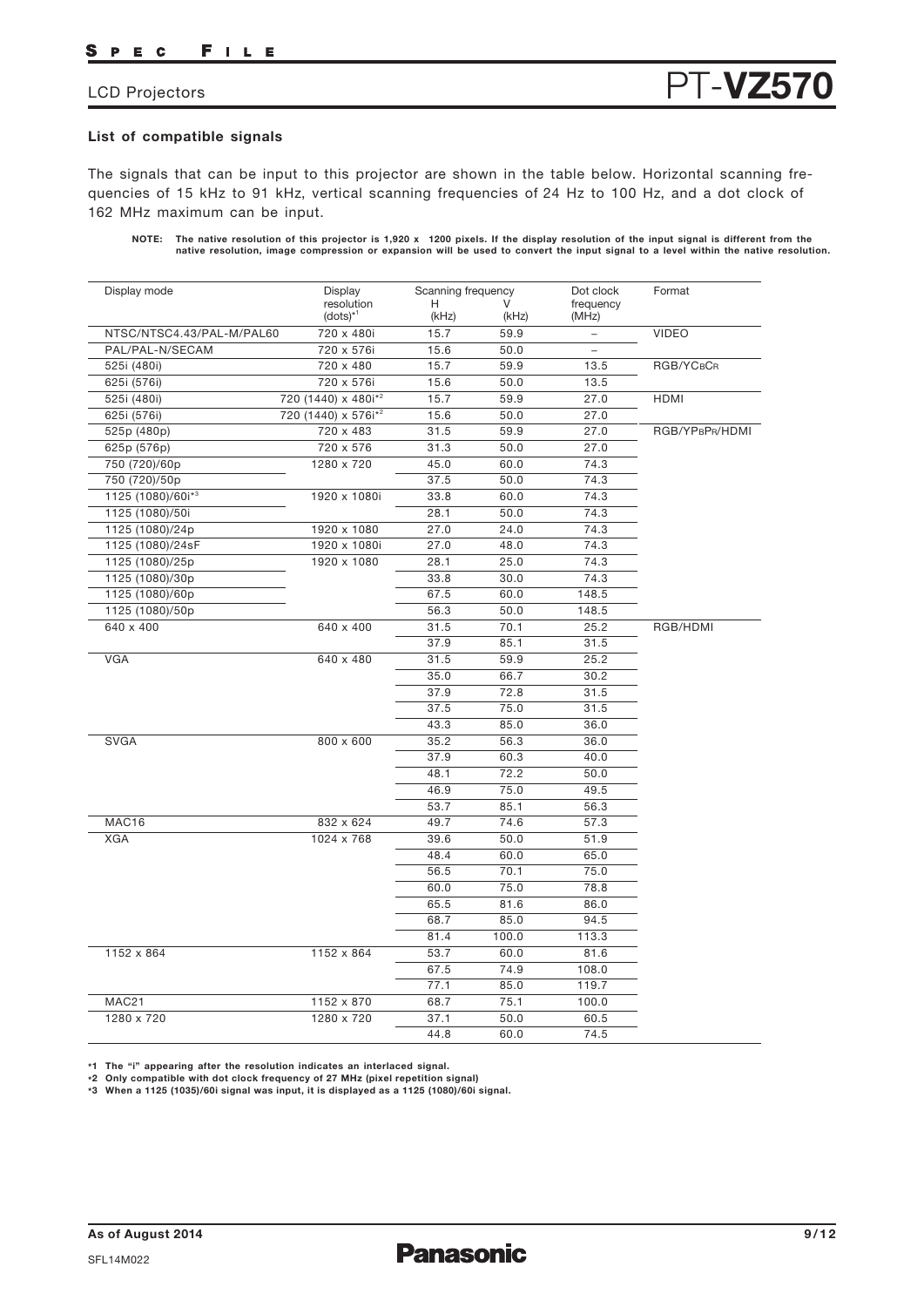| <b>LCD Projectors</b> | <b>PT-VZ570</b> |
|-----------------------|-----------------|
|-----------------------|-----------------|

| Display mode | Display                     | Scanning frequency |            | Dot clock          | Format     |
|--------------|-----------------------------|--------------------|------------|--------------------|------------|
|              | resolution<br>$(dots)^{*1}$ | н<br>(kHz)         | V<br>(kHz) | frequency<br>(MHz) |            |
| 1280 x 768   | 1280 x 768                  | 60.3               | 74.9       | 102.3              | RGB/HDMI   |
|              |                             | 68.6               | 84.8       | 117.5              |            |
| 1280 x 800   | 1280 x 800                  | 41.3               | 50.0       | 68.0               |            |
|              |                             | 49.7               | 59.8       | 83.5               |            |
|              |                             | 62.8               | 74.9       | 106.5              |            |
|              |                             | 71.6               | 84.9       | 122.5              |            |
| 1280 x 960   | 1280 x 960                  | 60.0               | 60.0       | 108.0              |            |
| <b>SXGA</b>  | 1280 x 1024                 | 64.0               | 60.0       | 108.0              |            |
|              |                             | 80.0               | 75.0       | 135.0              |            |
|              |                             | 91.1               | 85.0       | 157.5              |            |
| 1366 x 768   | 1366 x 768                  | 39.6               | 49.9       | 69.0               |            |
|              |                             | 47.7               | 59.8       | 85.5               |            |
| 1400 x 1050  | 1400 x 1050                 | 65.2               | 60.0       | 122.6              |            |
|              |                             | 65.3               | 60.0       | 121.8              |            |
|              |                             | 82.2               | 75.0       | 156.0              |            |
| 1440 x 900   | 1440 x 900                  | 55.9               | 60.0       | 106.5              |            |
| 1600 x 900   | 1600 x 900                  | 46.3               | 50.0       | 97.0               |            |
|              |                             | 55.9               | 60.0       | 119.0              |            |
| <b>UXGA</b>  | 1600 x 1200                 | 75.0               | 60.0       | 162.0              |            |
| 1680 x 1050  | 1680 x 1050                 | 54.1               | 50.0       | 119.5              |            |
|              |                             | 65.3               | 60.0       | 146.3              |            |
| 1920 x 1080  | 1920 x 1080                 | 55.6               | 49.9       | 141.5              |            |
|              | 1920 x 1080*2               | 66.6               | 59.9       | 138.5              |            |
|              | 1920 x 1080*3               | 67.2               | 60.0       | 173.0              | <b>RGB</b> |
| <b>WUXGA</b> | 1920 x 1200                 | 61.8               | 49.9       | 158.3              | RGB/HDMI   |
|              | 1920 x 1200*2               | 74.0               | 60.0       | 154.0              |            |
|              | 1920 x 1200*3               | 74.6               | 59.9       | 193.3              | <b>RGB</b> |

**\*1 The "i" appearing after the resolution indicates an interlaced signal. \*2 Compliant with VESA CVT-RB (Coordinated Video Timing-Reduced Blanking).**

**\*3 The image processing circuit reduces the number of pixels to display images.**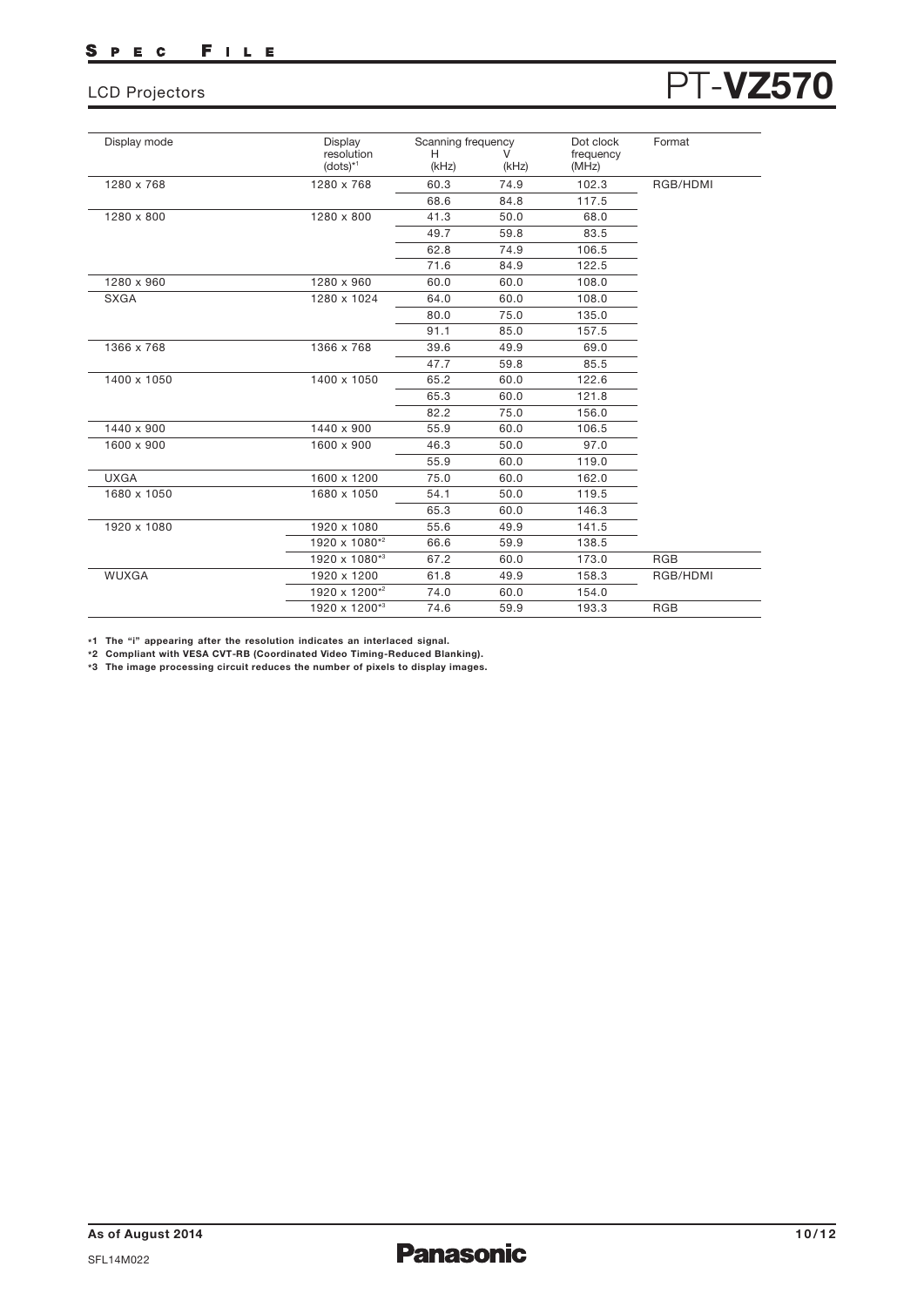## **Notes on projector placement and operation**

The projector uses a high-wattage lamp that becomes very hot during operation. Please observe the following precautions.

- 1. Never place objects on top of the projector while it is operating.
- 2. Make sure there is the unobstructed space as shown below or more around the projector's exhaust openings. In addition to this space, also ensure that there is a sufficient work space for removing and installing the lamp, filter and other parts.
- 3. Make sure that nothing blocks the projector's air intake and exhaust openings. Also, install the projector so that cool or hot air from other air conditioning equipment does not flow directly toward the projector's air intake or exhaust openings.
- 4. Do not install the projector in an enclosed space. If it is necessary to install it in an enclosed space, add a separate ventilation system. If ventilation is insufficient, hot air will accumulate at the intake opening. This may cause the projector's protective circuit to interrupt projector operation.



## **Direction of air intake and exhaust**